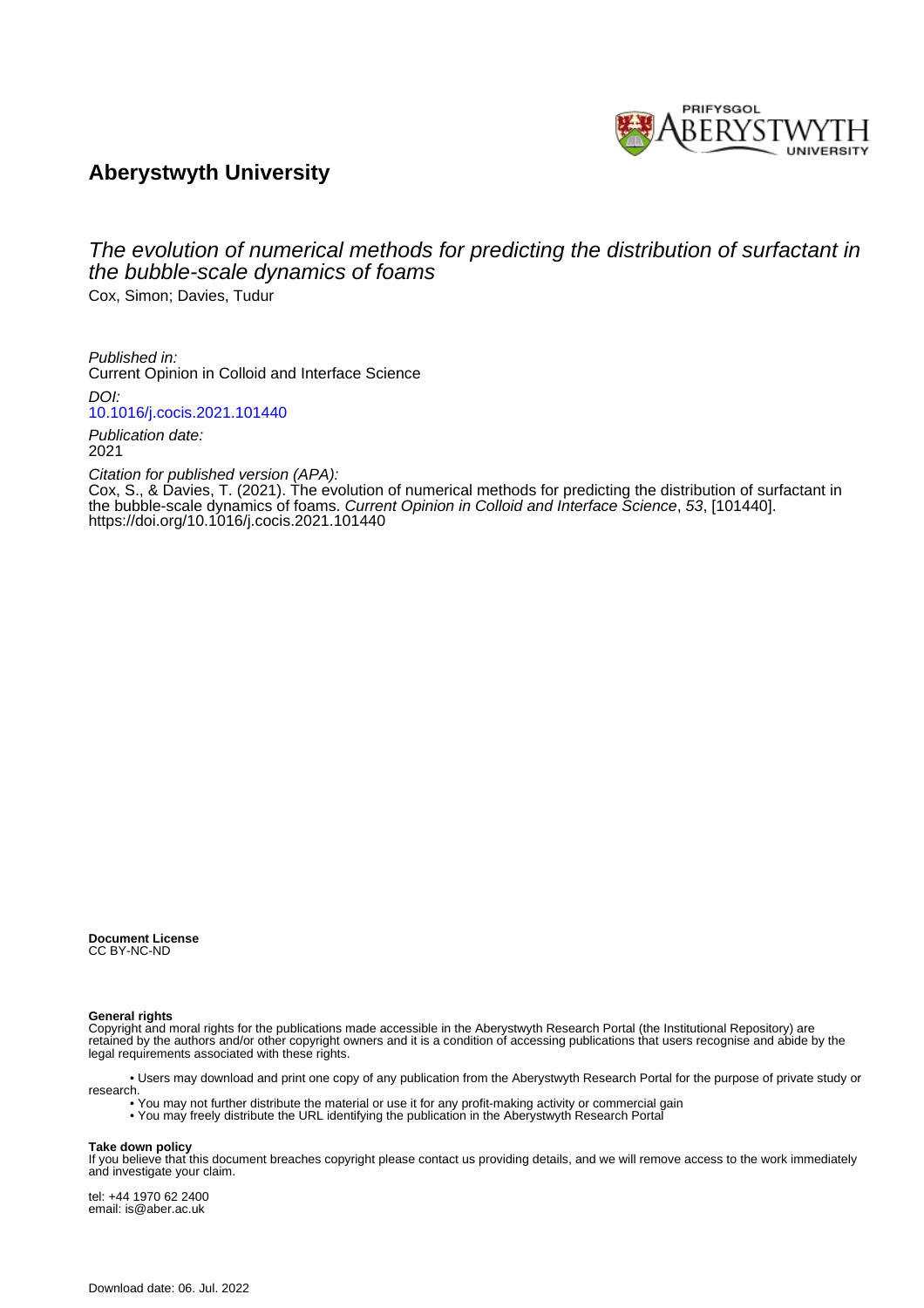# The evolution of numerical methods for predicting the distribution of surfactant in the bubble-scale dynamics of foams

Simon Cox, Tudur Davies

Department of Mathematics, Aberystwyth University, Aberystwyth SY23 3BZ, UK

## Abstract

Many numerical methods now exist to simulate the structure and dynamics of surface-tension dominated aqueous foams at the level of the individual films and the liquid structures where they meet. We review these methods, focusing in particular on bubble-scale simulations of foam rheology. We highlight methods that allow the distribution of surfactant during flow to be taken into account.

Keywords: foam rheology, numerical simulation

### 1. Introduction

Liquid foams, and their closely-related cousins highly-concentrated emulsions, constitute not only much of the food that we eat but find use in many of the industrial processes on which our society relies, such as enhanced oil recovery and metallic ore separation [1, 2]. Since Plateau's experiments on the way in which the interfaces of a foam fit together [3] and Kelvin's proposal that the aether consists of a foam-like packing [4], both working in the late 19th century, scientists from a broad array of disciplines have sought to describe and explain the properties of foams and emulsions.

The microstructure of a foam in itself is rich in geometry, with links to the honeycomb conjecture as well as Kelvin's partition of three-dimensional space. Of more interest in applications is the effect of gravity, which changes the local foam density via the process of drainage (or creaming) [1], with the denser liquid phase collecting towards the bottom of the material. Nonetheless this does not destroy the foam: it is when films thin that bubbles burst and the foam finally collapses.

Preprint submitted to Curr. Op. Coll. Interf. Sci. February 5, 2021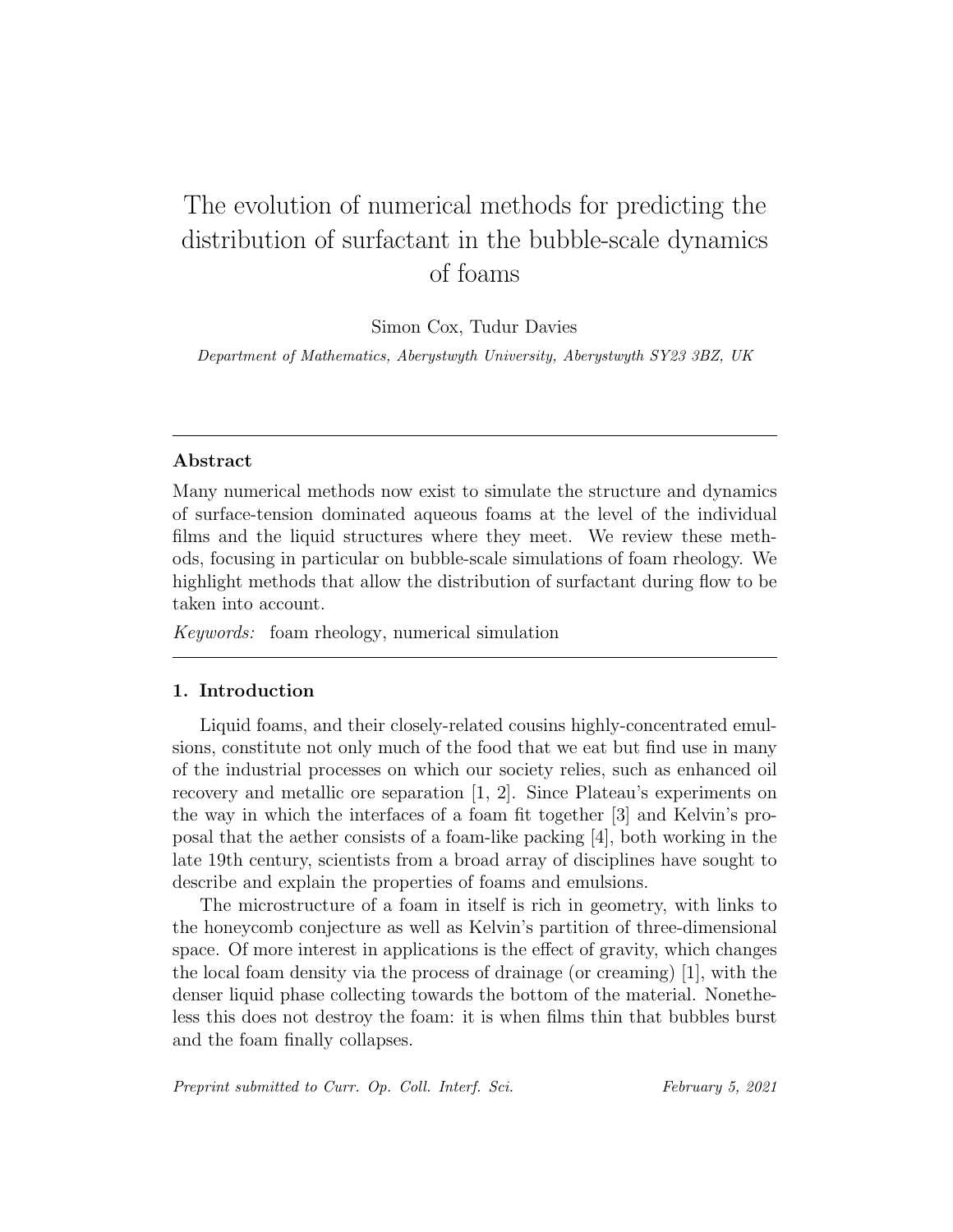In the 1980s, Princen used a model of a hexagonal ("ordered") foam [5] to predict some of the properties of a sheared foam, particularly the elastic shear modulus and yield stress. This triggered an extensive body of work over the last forty years on foam rheology [6] which shows no signs of stopping. Much of it is concerned with the development of continuum models of foam flow, using and extending the Herschel-Bulkley constitutive model [7, 8, 9] for a viscoplastic (yield stress) fluid to include elasticity.

Here we focus on the bubble scale, where the emphasis is on combining existing models, for example of foam rheology and gravity-driven liquid drainage [10] or including Marangoni surfactant redistribution with rheology [11]. This is a response to the recognition that while a model such as Herschel-Bulkley can be fitted to experimental data with high fidelity, the dependence of the fitting parameters (such as the power law exponent) on the material properties (bubble size and polydispersity, for example) is obscure.

Following in Princen's footsteps, we therefore survey existing methods for simulating foam structure and dynamics, emphasising recent developments in combining film-level redistribution of surfactant during flow of disordered foams.

#### 2. Static Structure

In an aqueous foam in which the bubbles are at rest, liquid drains down through the foam under gravity to collect at its base. Over time, the top of the foam dries out, leaving what is known as a dry foam with vanishingly small liquid fraction  $\phi_l$ . The foam structure in this limit consists of gas contained within thin curved films, a simple approximation that is attractive for theory. Further simplification is found in two-dimensional (2D) models of such dry foams as a collection of curved lines separating planar bubbles; these are approximately realizable in practice by trapping a foam between two closely-spaced parallel glass plates [2] (figure 1). 2D models, particularly of dry foams, have enjoyed great success in elucidating the structural (and dynamical) properties of foams, but foams in real applications are rarely dry (or 2D, but past experience suggests that there is much that can still be learned from the 2D case), and so it is important to consider "wet" foams in which the regions where films meet, known as Plateau borders, contain liquid.

The Young-Laplace law states that in a foam at equilibrium each interface balances the pressure difference  $p_{\pm}$  on different sides by adjusting its mean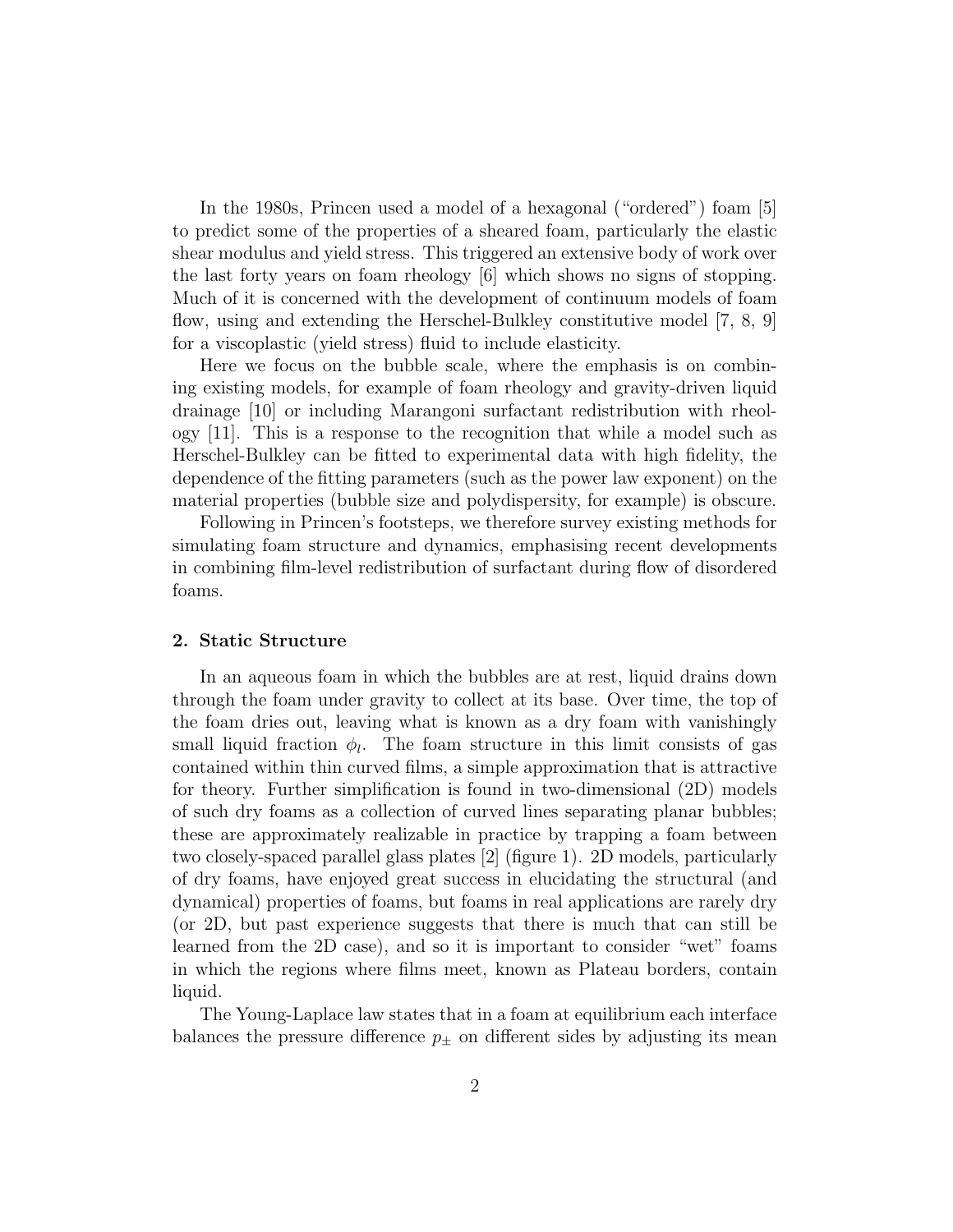curvature C. The coefficient of proportionality is the interfacial tension  $\gamma$ :

$$
p_{\pm} = \gamma C. \tag{1}
$$

This law applies both to an interface that separates the liquid in the Plateau borders from a bubble and to an interface between two bubbles; in the latter case this is in practice treated as a double interface  $(gas - liquid - gas)$  and so the effective interfacial tension is doubled to  $2\gamma$ . At equilibrium we also expect the interfacial tension to be constant, noting that this is the result not only of a cessation in any changes of area of each interface, but also of the movement of surfactant along and between interfaces in response to gradients in surfactant concentration. Then since the pressure in each bubble is constant on each side of an interface, the mean curvature of each interface is constant.

In a 2D foam this means that interfaces are arcs of circles. In a dry 3D foam at equilibrium, Plateau's rules [3] dictate the local structure: interfaces meet in threes along Plateau borders and Plateau borders meet in fours. The interfacial tensions then dictate the angles between interfaces and between Plateau borders. Any imbalance in the tensions between Plateau border surfaces and thin film surfaces may lead to a finite contact angle where the two meet; this may trigger flocculation of the structure, in which the liquid is no longer uniformly distributed through the foam or emulsion [12].

Numerical techniques for predicting foam structure often rely either on satisfying Plateau's laws [13, 14] or, more usually, minimizing the free energy of the foam (which is equivalent to Plateau's laws [15], but computationally more straightforward). High precision can be achieved with Brakke's Surface Evolver [16], particularly for small foams (less than about 1000 bubbles) with low liquid fraction, providing information about quantities including film curvature and bubble pressure [17] and, for example, the actual 3D liquid structure in a quasi-2D foam [18] (figure 1) in a deterministic way. With many bubbles, this level of precision means that the simulation is slow, while at high liquid fraction any significant departure from the proposed initial foam structure during relaxation may require changes in the topology of the liquid network, which are difficult to perform. In these cases the Potts model [19] provides similar (but less accurate) information about the structure, again using minimization of energy, in a stochastic manner, and hence offers an easier route to simulating many realisations of a disordered foam.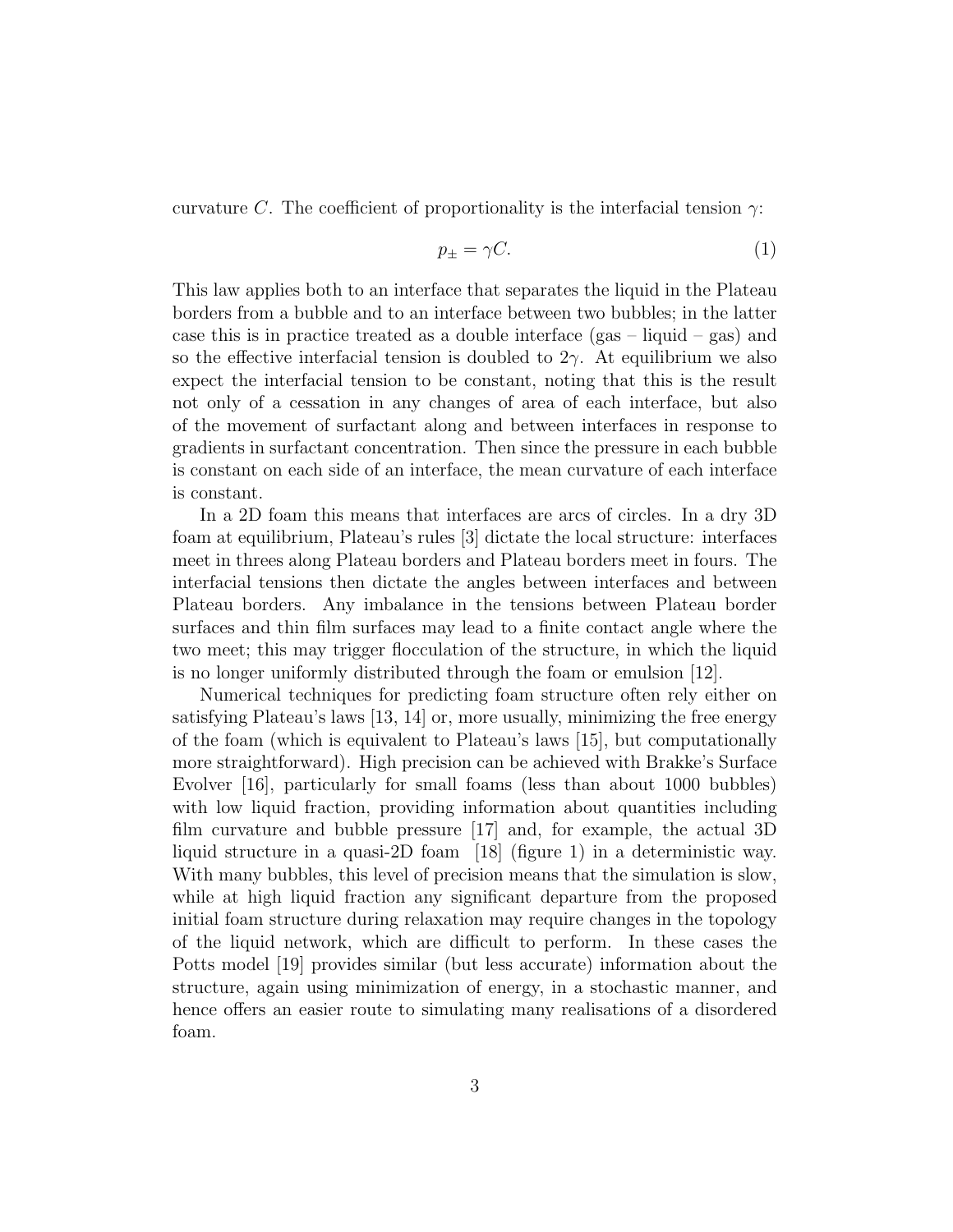

Figure 1: The liquid distribution in a layer of hexagonal bubbles squeezed between parallel plates. The vertical interfaces between bubbles are shown in cyan, the Plateau border interfaces in light blue, and the regions where the liquid touches the upper plate in dark blue.

Recently, a "Morse-Witten" theory [20] for the way in which compressed droplets (or bubbles in this case) deform has been used to generate equilibrium structures of monodisperse [21, 22] and polydisperse foams in which bubble deformation is small [23], up to 10% of the bubble diameter. It remains to be seen whether this method can provide a route to predicting foam flow.

#### 3. Foam flow with constant interfacial tension

Both the Surface Evolver and the Potts model (distributed as Compucell) provide information about slow foam flows by assuming that the structure never deviates from an equilibrium structure while changing the boundary conditions (for example simple shear). Such quasi-static simulations, in which the interfacial tension is generally considered constant, are appropriate for predicting the evolution of foam structure when the mechanical relaxation of this structure is much faster than, for example, the shear-rate, the rate of gas diffusion between bubbles (coarsening, or Ostwald ripening) and the rate of surfactant redistribution.

At finite strain-rate there are other possible numerical methods. For dry foams, the vertex model assumes planar films and viscous dissipation at the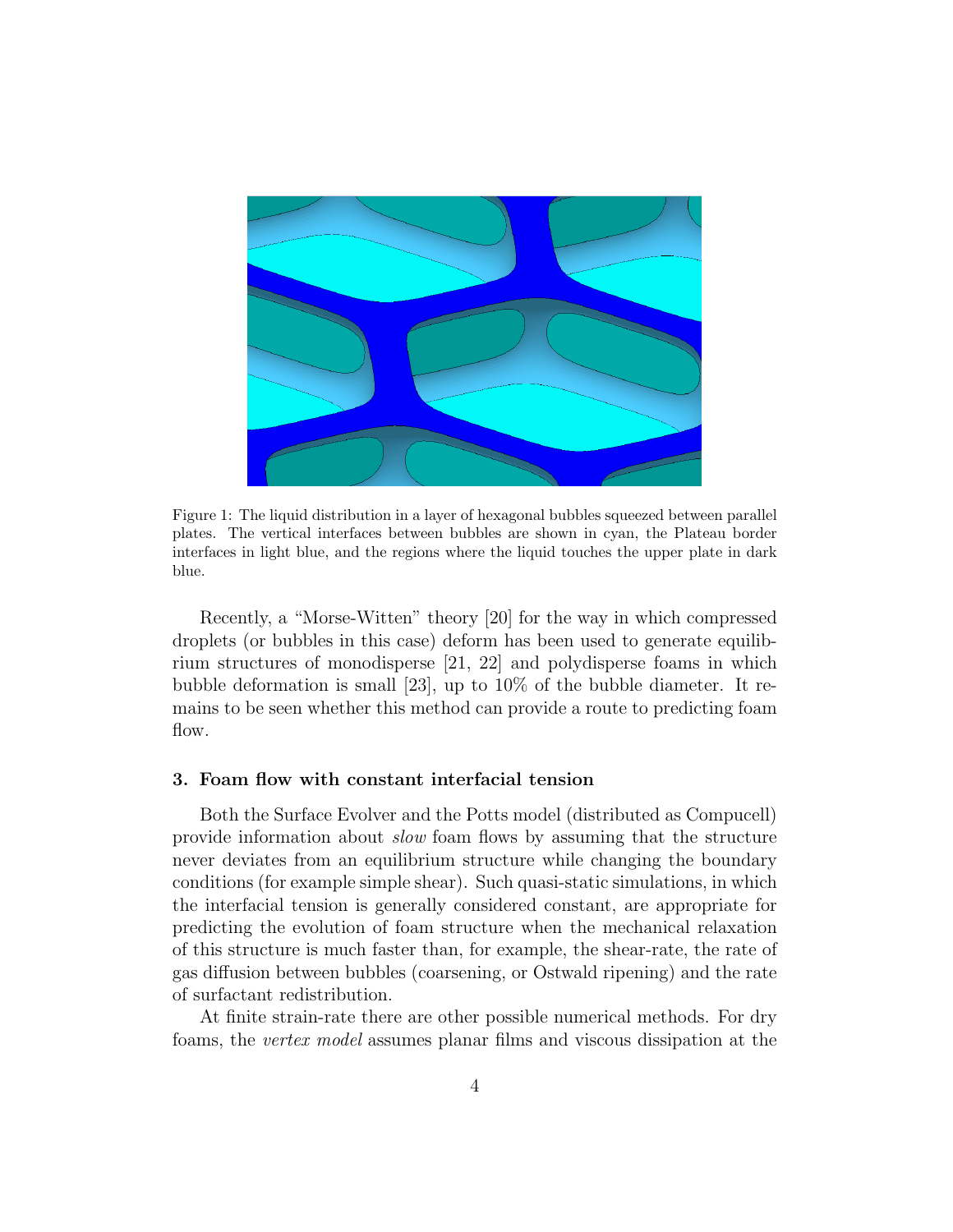vertices [24, 25], representing the effect of the liquid that would be present there in a wetter foam. The simpler polygonal structure makes the numerics faster, allowing more than 1000 bubbles to be simulated, and a simulation proceeds by seeking to minimize the dissipation rate as well as a free energy similar to the Surface Evolver one.

Also for dry foams, but for fast-flowing ones, the 2D Viscous Froth Model (VFM) [26] includes friction along the length of each film to supplement the Young-Laplace balance between curvatures and pressures. This is to represent the external dissipation that occurs when a soap film moves between parallel plates, as in a typical 2D experiment in a Hele-Shaw cell. The model has successfully explained the motion of bubbles in microfluidic devices [27], for which the 2D approximation is often appropriate, and recent work [28] indicates how the VFM might be extended to wet foams.

Inspired by the other extreme of liquid fraction, Durian's bubble model [29] approximates a wet foam as a collection of spheres [30]. Now referred to more generally as soft-disk models [31], the idea is that the overlap of two neighbouring spheres represents the elastic repulsion between them, while any lateral motion is opposed by a linear friction force. Adaptations of Durian's model also allow for short-range interactions between non-overlapping disks [32, 33], which models an attractive contribution to the disjoining pressure and a shear flow in the thin interfaces. Although the soft-disk models have been criticised [34] as unrealistic since they do not include bubble deformation, their computational simplicity and ability to effectively capture important aspects of the rheological behaviour of a wet foam make them valuable [31, 33].

Other simulation techniques that are used for wet foams include twophase Lattice Boltzmann methods [35, 36], which are not well suited to resolving thin films, a "Soft dynamics" model [37] in which the bubbles are deformable spheres, and Saye and Sethian's level set approach [10], which includes structural relaxation and flow, drainage, coarsening, and film rupture, but as with the two preceding methods, has not been widely taken up by the community, perhaps due to its complexity.

Finally in this section we describe recent work [38] that seeks to include a disjoining pressure in a model of a wet 2D foam. In the sense that this "DySMaL" method [38] treats the motion of each point of the circumference of each (deformable) bubble using a balance of forces on a discretised line, it is related to the VFM. The differences are that each side of a film is treated independently, so the liquid fraction is an additional parameter, and the two sides of the film are held apart by a disjoining pressure (see figure 2) which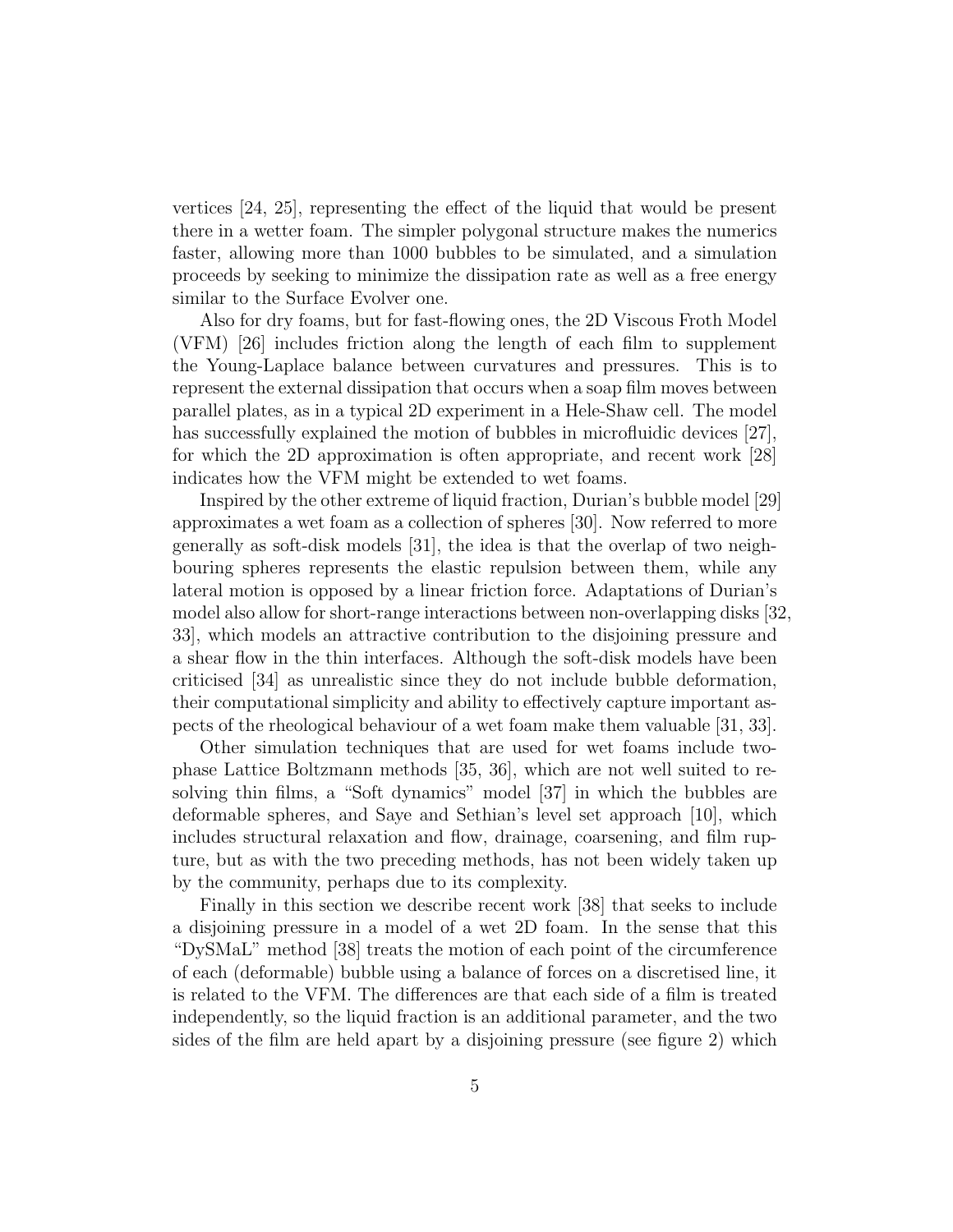

Figure 2: The DySMaL method for simulating the dynamics of a 2D foam uses discretised straight interfaces (meeting at the vertices shown as dots). The force on a vertex on one interface due to the disjoining pressure in the (shaded) liquid region between the bubbles is determined by the distance  $d$  to the nearest interface in a perpendicular direction. Any stretching of the interfaces can be related to local changes in interfacial tension via eq. (2).

could be taken to be proportional to  $e^{-d}$ , where d is the distance between the interfaces, as suggested by DLVO theory [39]. Moreover, the source of dissipation is chosen to be due to the liquid flow around the bubbles, although in a 2D setting it is natural and straightforward to replace this with a VFMlike dissipation from external friction, as in our own work (see figure 3). We find that simulations of the flow of around 100 bubbles can take days to weeks of computer time. So while the model could be extended to 3D in a natural way, the computations are likely to be very slow and would require highly-parallel computations to provide information about the flow of a bulk foam.

#### 4. Accounting for surfactant motion

The variety of numerical methods that now exist to simulate foam flow in the presence of various sources of dissipation, in both 2D and 3D and for a range of liquid fractions, is evidence of remarkable progress in the field. Examples include the differential flow of bubbles of different sizes [25] and the prediction of bubble deformation in foam flow through convoluted channels [27] and past obstacles [40].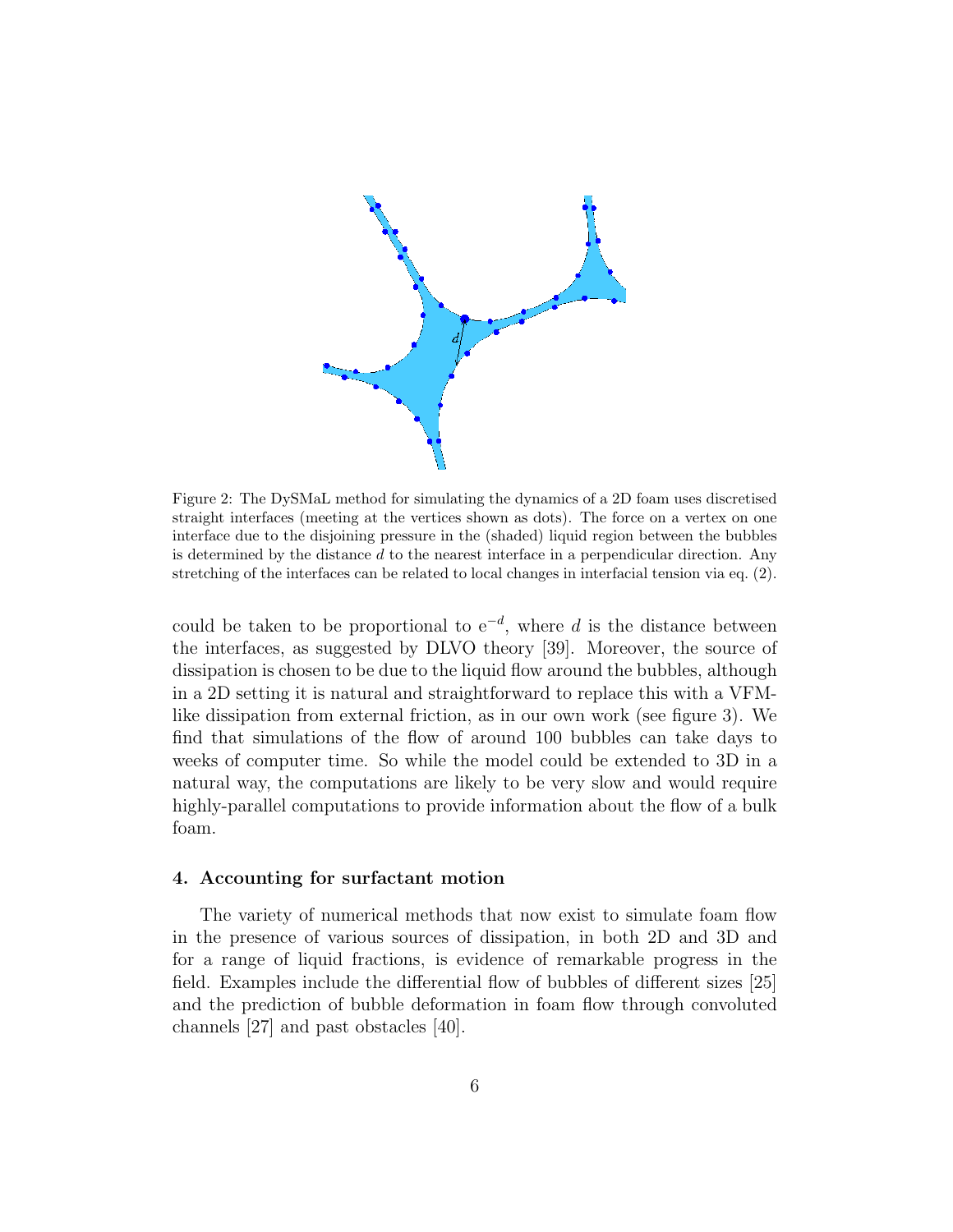

Figure 3: In our version of the DySMaL method the dissipation is due to friction with the upper and lower plates that contain the foam. In this example a staircase structure flows from left to right past an array of four discs, which leads to stretching and break-up of the bubbles to create a finer foam.

However, there are still shortcomings, for example that many methods require several days, weeks or even months of computer time and therefore rely on rather small foam samples of not much more than 1000 bubbles. More importantly, the methods described above all assume that the surface tension  $\gamma$  in all the films of a given foam is a fixed constant  $\gamma_0$ .

The local surface tension of a film is determined by the concentration Γ of surfactant molecules there; hence sufficiently rapid flow of the foam may induce currents within films or stretching of films, both of which are likely to lead to changes in the distribution of surfactant.

A first-order correction to the surface tension of a film (or part of a film) is given by the Langmuir expression

$$
\gamma = \gamma_0 - G \ln \left( \frac{\Gamma}{\Gamma_0} \right),\tag{2}
$$

where  $\Gamma_0$  is the equilibrium surfactant concentration and G is the Gibbs elasticity of the film. Simply put, as a film is stretched, the concentration of surfactant within the film decreases below the equilibrium value and so the surface tension rises, cf. figure 2. (If the rise is extreme this can lead to rupture.)

Any non-uniformity in surfactant concentration will be compensated by a flow of surfactant molecules that seeks to re-equilibrate the distribution, known as the Marangoni effect [2]. This may occur within each film, or over a wider region of the foam if flow across the Plateau borders where the films meet is possible. To this can be added further effects, for example due to adsorption of surfactant into the film [41], the effects of surface viscosity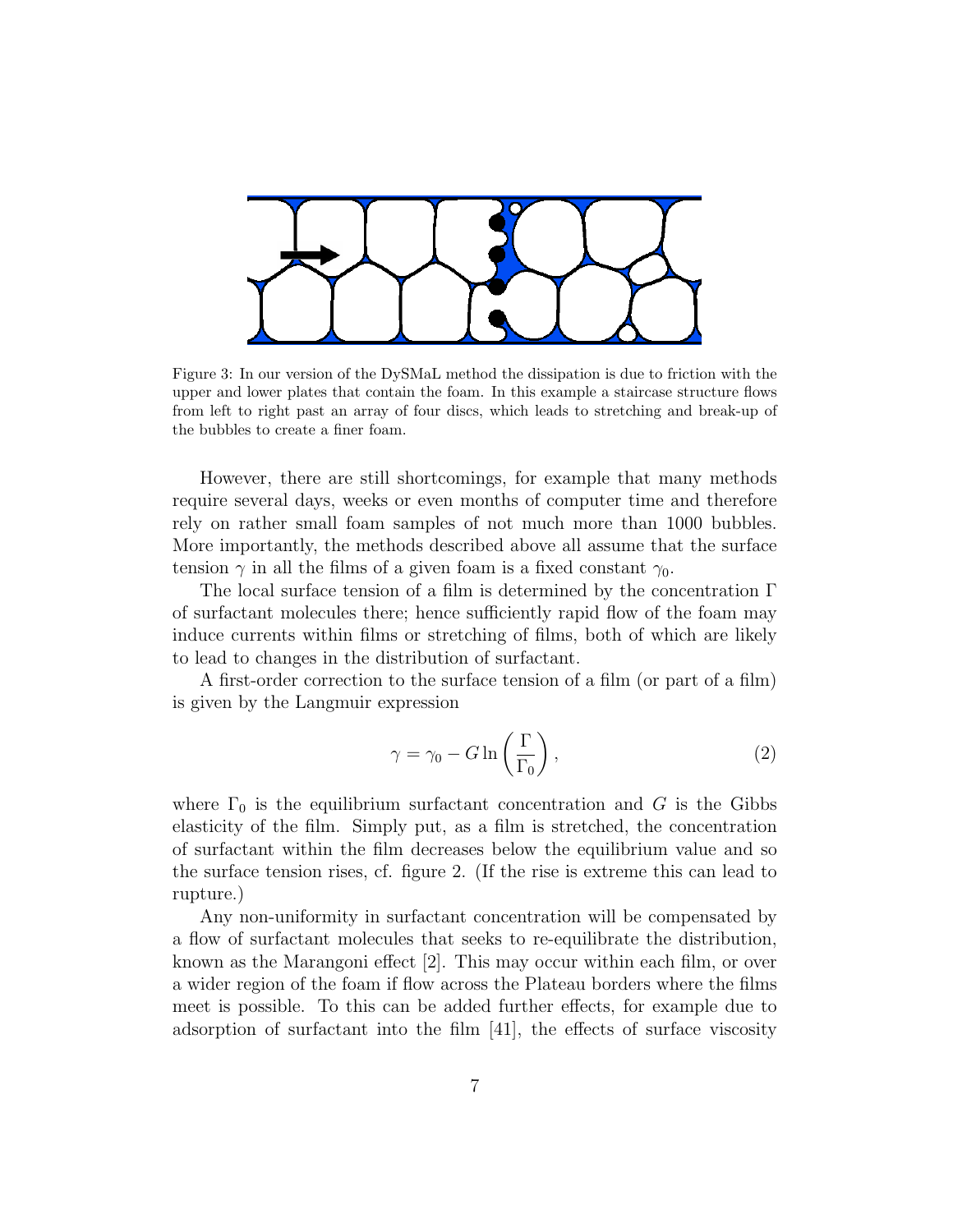in resisting flow at the interface [42], and surfactant solubility, making the determination of the relevant dynamics remarkably complex [2].

For a single film, Vitasari et al. [43] studied the balance between the drainage of liquid from within the film (towards the Plateau borders) with a surface flux of surfactant towards the depleted region at the centre, extending an already extensive body of work on foam films, the Marangoni effect and marginal regeneration [44, 45]. Critical to predictions of the importance of Marangoni effects is the mobility of the interface: in this case, the dynamics of a soap film with a rigid interface (in, for example, a foam stabilized by proteins) is dominated by the surfactant flow and the drainage of liquid from within the film is largely suppressed. As with simulations of several films using the VFM [11], diffusion of surfactant from the film to the interface is neglected.

Since in the DySMaL model [38] each bubble consists of a single closed interface (figure 3), it is straightforward to implement a simple surfactant balance in the model, since movement of surfactant molecules at vertices is accomplished naturally. Moreover, as the local distance between interfaces is part of the calculation, diffusion of surfactant molecules from one interface to another could be included.

For foams, not only is it of interest to consider a collection of films and to ask how each film is affected by the re-distribution of surfactant during flow, and the extent to which there is transfer of surfactant between films, but in particular we seek to determine the effects of topological changes (T1s) in the foam structure. The paradigmatic geometry for this problem is a system of five films connecting four pins (figure 4), in which the pins can be moved to trigger a topological change in which one of the films shrinks to zero length and reforms in a new orientation [42, 46, 47, 48].

The five film geometry has been analysed as a 2D problem in which every film remains straight and in which the surfactant molecules cannot cross vertices [42, 46]. This work was later extended to curved films with transfer across vertices using the VFM [47]. Similarly, Titta *et al.* [48] have considered a T1 in a wet foam using a level-set method. In their comprehensive calculations they also include many more facets of the relevant surfactant dynamics.

What is lacking from analyses of the five film geometry is any discussion of the effect of bubble pressures. An extension of the VFM attempts to rectify this by considering a single 2D bubble being pushed along channels of various geometries [11]. What this shows is that redistribution of surfactant is critical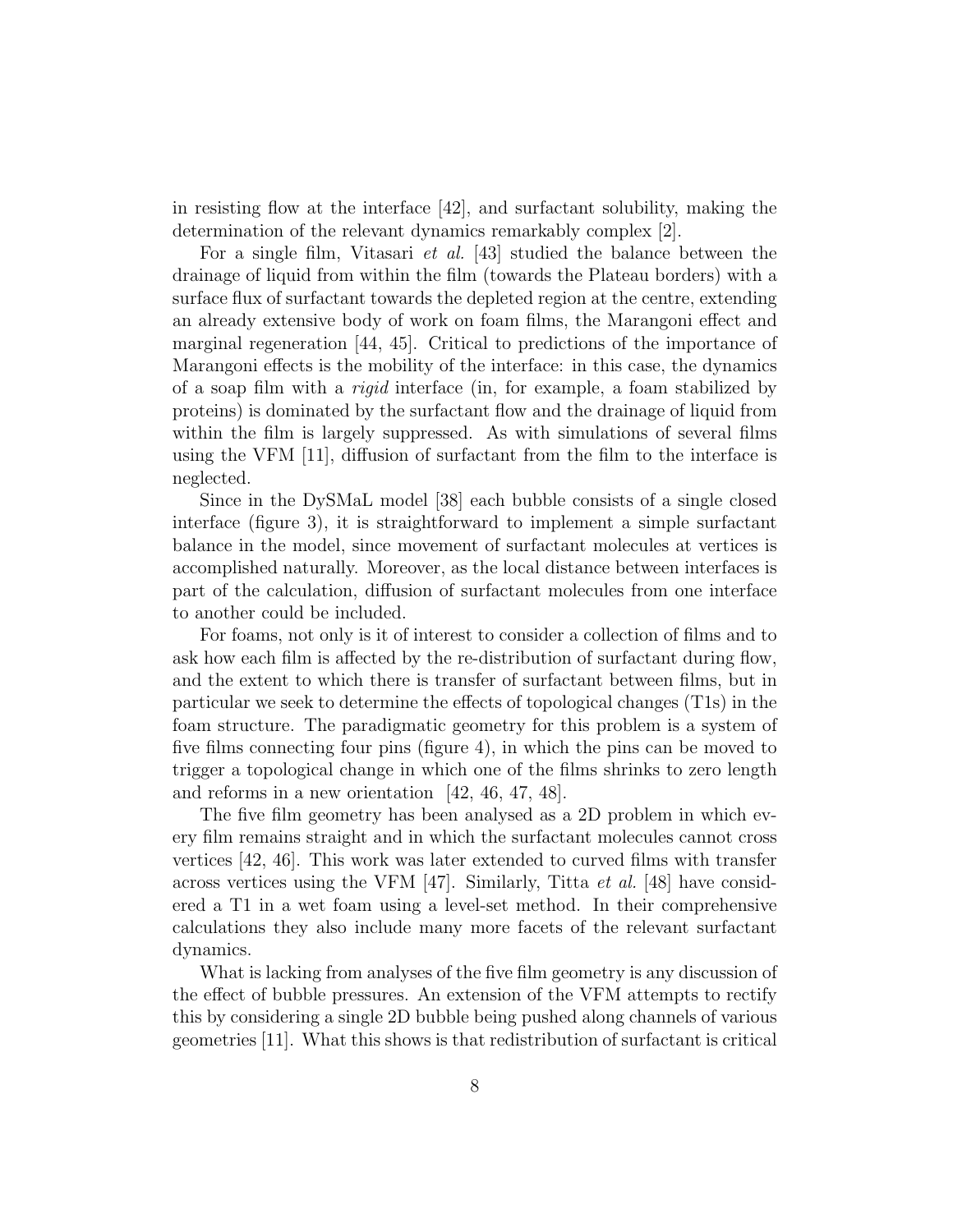

Figure 4: A 2D system of soap films between four fixed pins at four different times (in units of  $\lambda/\gamma$ , where  $\lambda$  is the drag coefficient). The initial configuration is an unstable one with four films meeting at a point. A short film is formed at the centre of the system with low surfactant concentration (lighter shading) compared to the four "arms". In this simulation with the Viscous Froth Model [47], the drag with the bounding plates induces curvature in the arms and there is a flow of surfactant from the arms to the central film which balances the concentration throughout the system when it reaches equilibrium, some time after the last image shown. Films are thickened for clarity.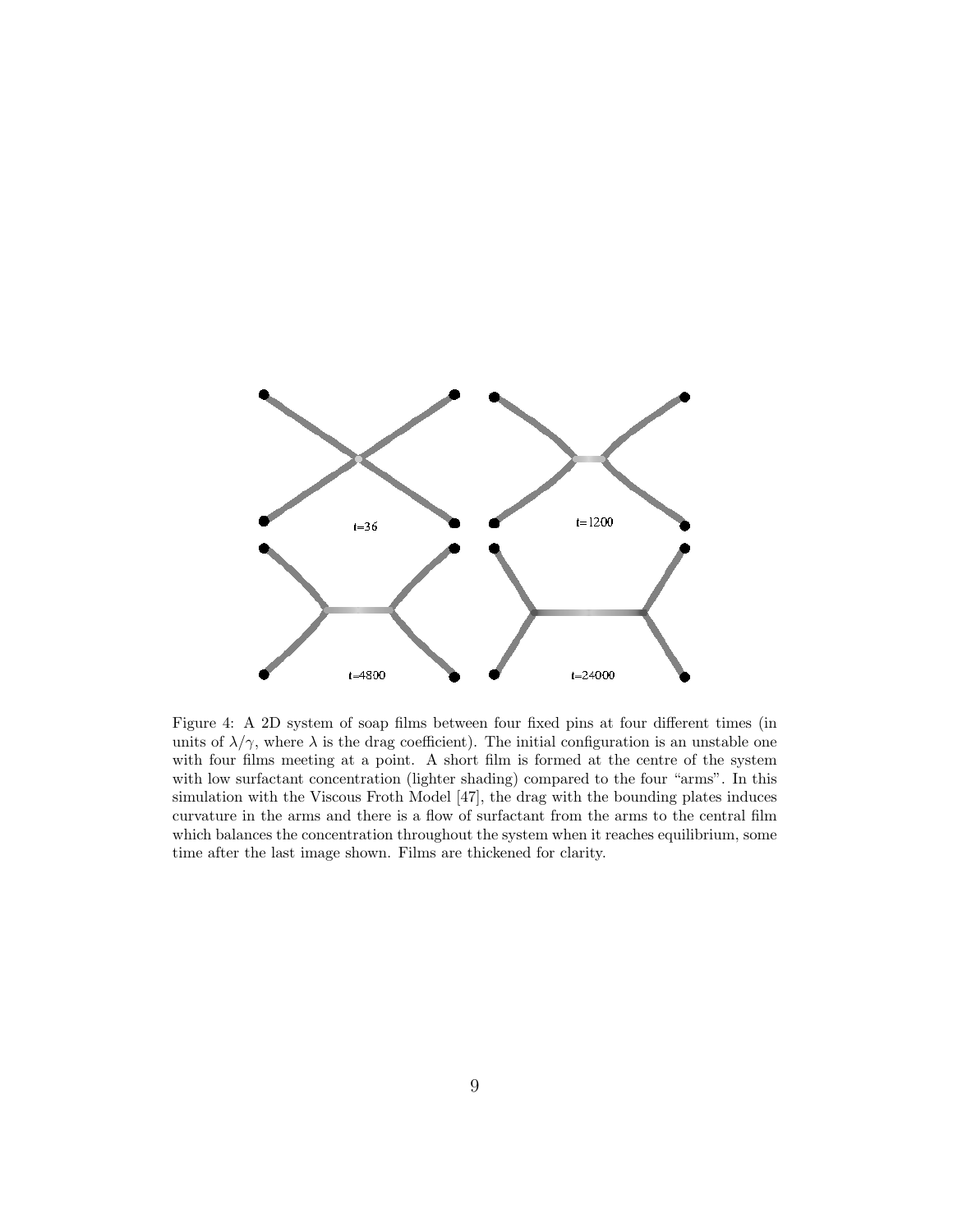to the stability of the foam structure: above a certain velocity, disparities in the surface tensions of different films (or more precisely, different parts of the different films) lead to a situation where the flow of the foam along the channel cannot be sustained. Then bubbles are left behind and the foam structure is gradually lost.

Bubble-scale simulations of bulk foam flow that incorporate the local effects of surfactant flow are rather rare. We highlight Cantat's work [41] which uses the vertex model (so the films are straight) to simulate 500 bubbles at a range of shear rates, with a supplementary time-scale associated with the adsorption of surfactant at the surface of each film and a linearised version of eq. (2)) to determine variations in surface tension due to surfactant flow:

$$
\gamma = \gamma_0 - G\left(\frac{\Gamma - \Gamma_0}{\Gamma_0}\right),\tag{3}
$$

appropriate for small variations in concentration. (This model could be taken to include some effects of surfactant diffusion, provided they are not dominant in determining surfactant flow.) There is no surfactant transfer across vertices and the surface tension is constant on each film. This work shows how the foam stress increases with strain-rate due to the effects of film stretching on film tension, albeit without the inclusion of film curvatures.

#### 5. Outlook

There is a variety of methods now available for predicting the effects of surfactant concentration on foam dynamics. Each has advantages and disadvantages, and the choice of method will depend on factors such as the level of geometric detail required (for example the extent to which interface curvature drives the dynamics), the chemistry of the surfactants (is the interface rigid or mobile?) and of course the available computing power.

Our own work now concerns the scaling up of VFM calculations which incorporate curved films and surfactant transfer throughout the foam [49] to predict the complex moduli of bulk foams in the dry limit. There is also much scope to extend vertex model calculations [41] with additional filmlevel surfactant dynamics. For wet foams, the DySMaL model [38] appears a promising base on which to build.

To the best of our knowledge, there has been no research on how surfactant transfer might be included in a soft disk model; this is surprising given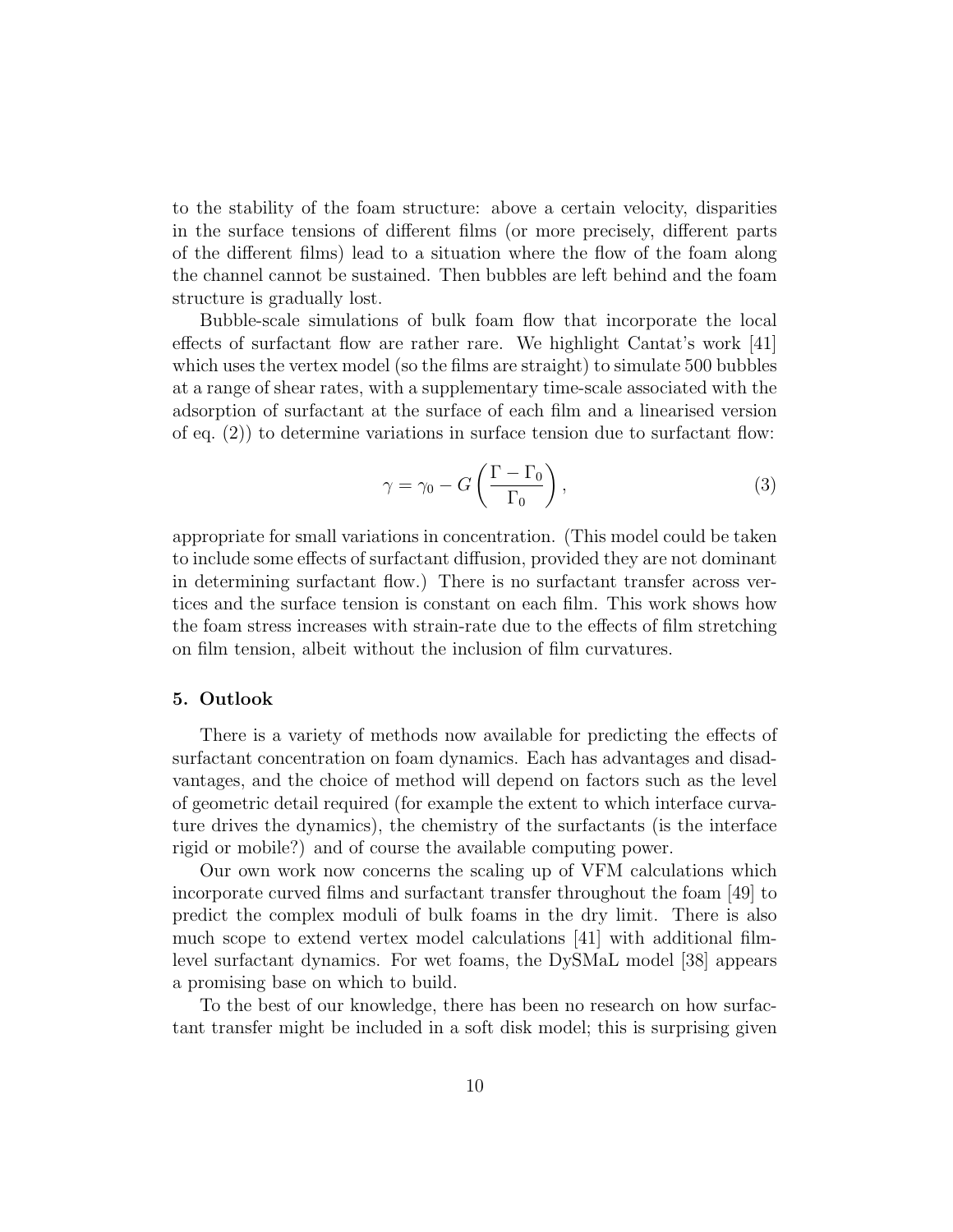its popularity. While this would necessarily neglect some aspects of the interface geometry, such a large-scale calculation is likely to lead to further insight.

#### References

- [1] D. Weaire, S. Hutzler, The Physics of Foams, Clarendon Press, Oxford, 1999.
- [2] I. Cantat, S. Cohen-Addad, F. Elias, F. Graner, R. Höhler, O. Pitois, F. Rouyer, A. Saint-Jalmes, Foams - structure and dynamics, OUP, Oxford, 2013.
- [3] J. Plateau, Statique Expérimentale et Théorique des Liquides Soumis aux Seules Forces Moléculaires, Gauthier-Villars, Paris, 1873.
- [4] W. Thomson, On the Division of Space with Minimum Partitional Area, Phil. Mag. 24 (1887) 503–514.
- [5] H. Princen, Rheology of Foams and Highly Concentrated Emulsions. I. Elastic Properties and Yield Stress of a Cylindrical Model System, J. Coll. Int. Sci. 91 (1983) 160–174.
- [6] R. Höhler, S. Cohen-Addad, Rheology of Liquid Foam, J. Phys.: Condens. Matter 17 (2005) R1041–R1069.
- [7] A. Kraynik, Foam flows, Ann. Rev. Fluid Mech. 20 (1988) 325–357.
- [8] I. Cheddadi, P. Saramito, C. Raufaste, P. Marmottant, F. Graner, Numerical modelling of foam Couette flows, Euro. Phys. J. E 27 (2008) 123–133.
- [9] P. Saramito, A new elastoviscoplastic model based on the Herschel-Bulkley viscoplastic model, J. Non-Newt. Fl. Mech. 158 (2009) 154–161.
- [10] R. Saye, J. Sethian, Multiscale modeling of membrane rearrangement, drainage, and rupture in evolving foams, Science 340 (2013) 720–724.
- [11] D. Vitasari, S. Cox, P. Grassia, R. Rosario, Effect of surfactant redistribution on the flow and stability of foam films, Proc. Royal Soc. A 476 (2020) 20190637.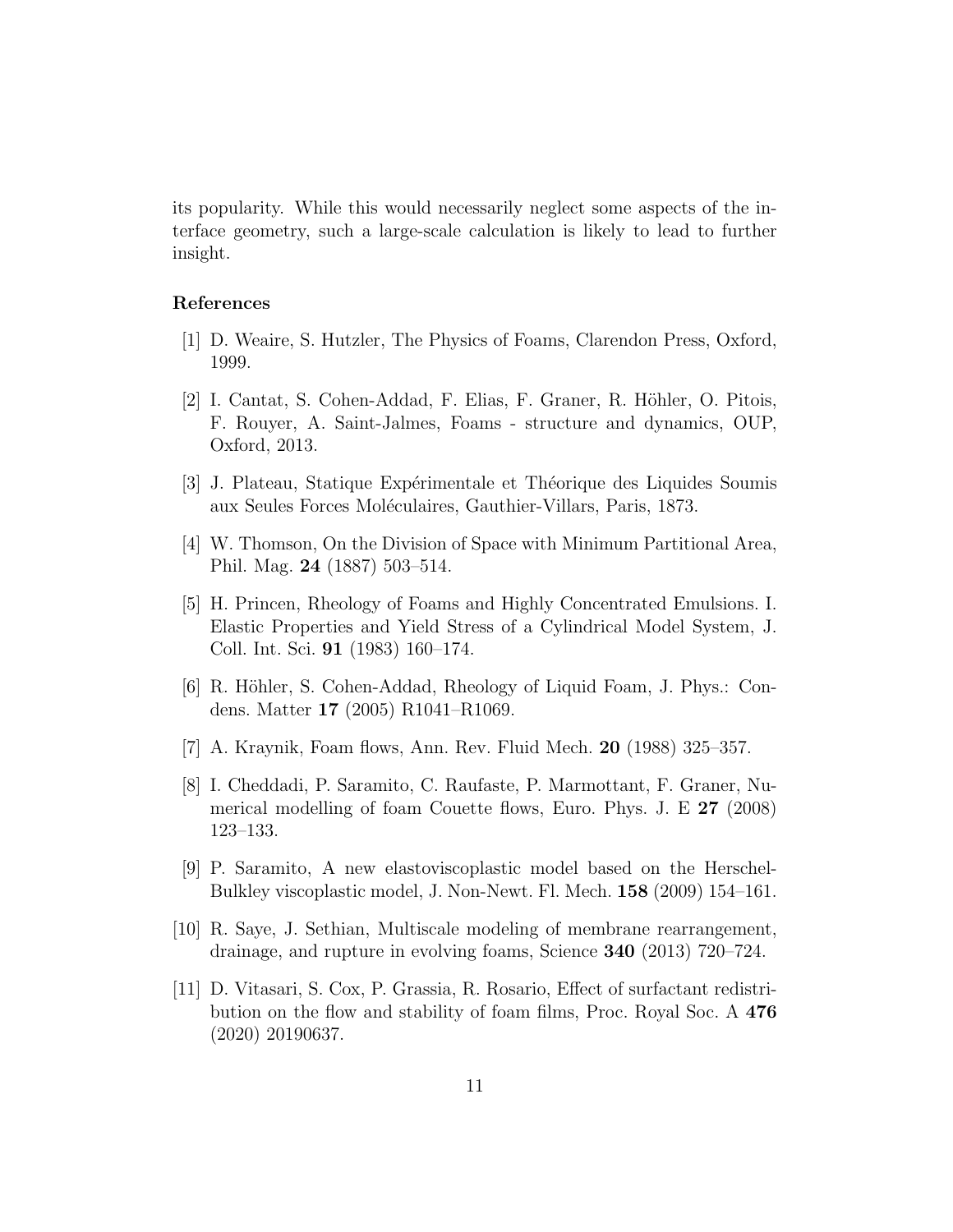\* This combination of the Viscous Froth Model and the Marangoni effect shows how the redistribution of surfactant during flow in a straight channel affects the flow of the foam itself.

- [12] S.J. Cox, A.M. Kraynik, D. Weaire, S. Hutzler, Ideal wet twodimensional foams and emulsions with finite contact angle, Soft Matter 14 (2018) 5922–5929.
- [13] J. Kermode, D. Weaire, 2D-FROTH: a program for the investigation of 2-dimensional froths, Comp. Phys. Commun. 60 (1990) 75.
- [14] F. Bolton, D. Weaire, The effects of Plateau borders in the twodimensional soap froth. II. General simulation and analysis of rigidity loss transition, Phil. Mag. B 65 (1992) 473–487.
- [15] J. Taylor, The structure of singularities in soap-bubble-like and soapfilm-like minimal surfaces, Ann. Math. 103 (1976) 489–539.
- [16] K. Brakke, The Surface Evolver, Exp. Math. 1 (1992) 141–165.
- [17] A. Kraynik, D. Reinelt, F. van Swol, The structure of random polydisperse foam, Phys. Rev. Lett. 93 (2004) 208301.
- [18] S. Cox, E. Janiaud, On the structure of quasi-two-dimensional foams, Phil. Mag. Lett. 88 (2008) 693–701.
- [19] F. Graner, J. Glazier, Simulation of biological cell-sorting using a twodimensional extended Potts model, Phys. Rev. Lett. 69 (1992) 2013– 2016.
- [20] D. Morse, T. Witten, Droplet Elasticity in Weakly Compressed Emulsions, Europhys. Lett. 22 (1993) 549–555.
- [21] R. Höhler, S. Cohen-Addad, Many-body interactions in soft jammed materials, Soft Matter 13 (2017) 1371–1383.
- [22] D. Weaire, R. Höhler, S. Hutzler, Bubble-bubble interactions in a 2d foam, close to the wet limit, Adv. Coll. Interf. Sci. 247 (2017) 491–495.
- [23] F. F. Dunne, J. Winkelmann, D. Weaire, S. Hutzler, Implementation of morsewitten theory for a polydisperse wet 2d foam simulation, Phil. Mag. 99 (2019) 2303–2320.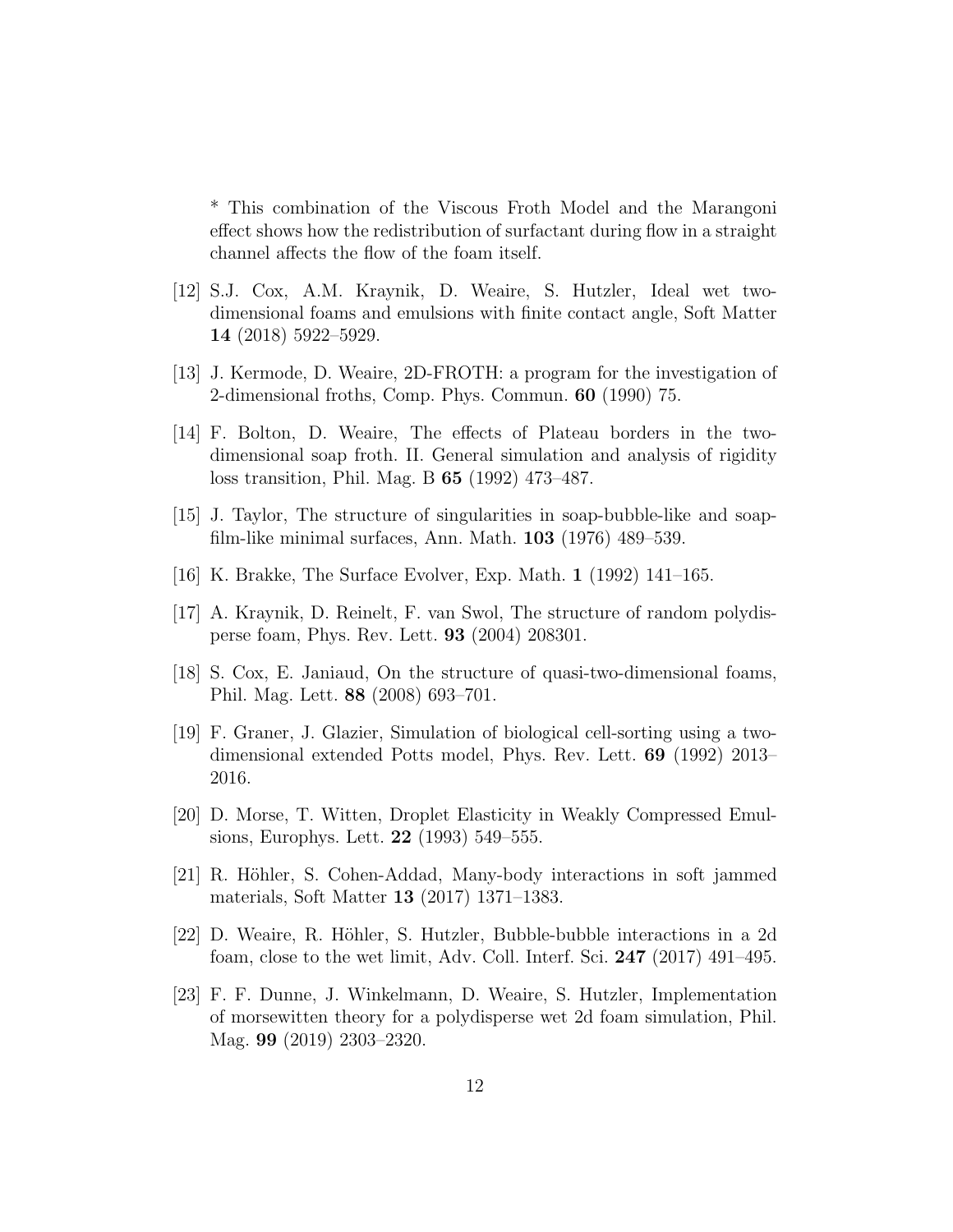- [24] T. Okuzono, K. Kawasaki, T. Nagai, Rheology of Random Foams, J. Rheol. 37 (1993) 571–586.
- [25] I. Cantat, R. Delannay, Dynamical transition induced by large bubbles in two-dimensional foam flows, Phys. Rev. E 67 (2003) 031501.
- [26] N. Kern, D. Weaire, A. Martin, S. Hutzler, S. Cox, Two-dimensional viscous froth model for foam dynamics, Phys. Rev. E 70 (2004) 041411.
- [27] W. Drenckhan, S. Cox, G. Delaney, H. Holste, D. Weaire, Rheology of ordered foams – on the way to Discrete Microfluidics, Coll. Surf. A 263 (2005) 52–64.
- [28] D. Vitasari, S. Cox, A viscous froth model adapted to wet foams, Coll. Surf. A 534 (2017) 8–15.
- [29] D. Durian, Foam Mechanics at the Bubble Scale, Phys. Rev. Lett. 75 (1995) 4780–4783.
- [30] B. Gardiner, B. Dlugogorski, G. Jameson, The steady shear of threedimensional wet polydisperse foams, J. Non-Newtonian Fluid Mech. 92 (2000) 151–166.
- [31] V. Langlois, S. Hutzler, D. Weaire, Rheological properties of the softdisk model of two-dimensional foams, Phys. Rev. E 78 (2008) 021401.
- [32] K. Menon, R. Govindarajan, S. Tewari, Attraction-induced jamming in the flow of foam through a channel, Soft Matter 12 (2016) 7772–7781.
- [33] D. J. Koeze, L. Hong, A. Kumar, B. P. Tighe, Elasticity of jammed packings of sticky disks, Phys. Rev. Research 2 (2020) 032047.
- [34] R. Höhler, S. Cohen-Addad, Many-body interactions in soft jammed materials, Soft Matter 13 (2017) 1371–1383.
- [35] R. Benzi, S. Chibbaro, S. Succi, Mesoscopic Lattice Boltzmann Modeling of Flowing Soft Systems, Phys. Rev. Lett. 102 (2009) 026002.
- [36] B. Dollet, A. Scagliarini, M. Sbragaglia, Two-dimensional plastic flow of foams and emulsions in a channel: experiments and Lattice Boltzmann simulations, J. Fluid Mech. 766 (2015) 556589.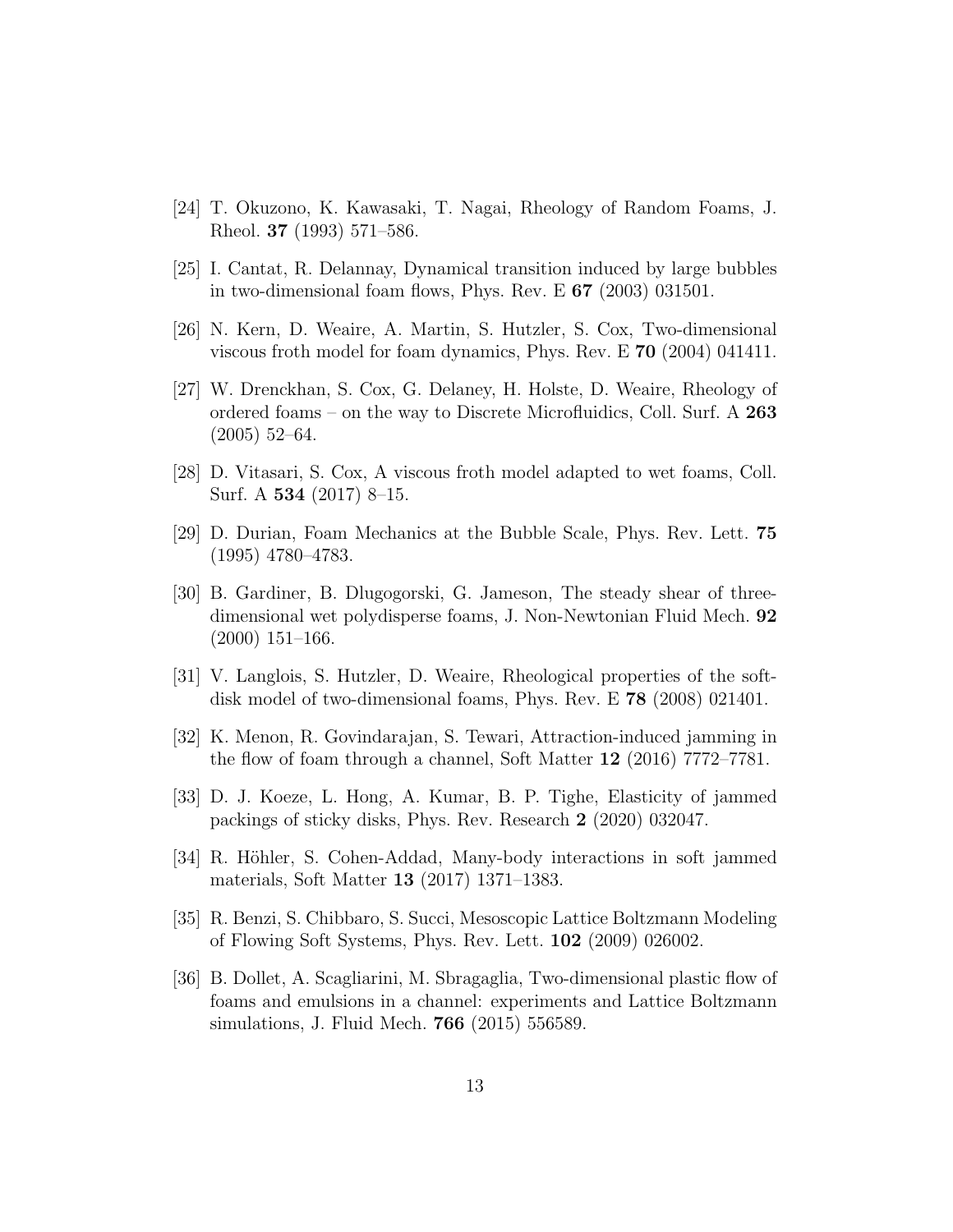- [37] P. Rognon, C. Gay, Soft Dynamics simulation. 2. Elastic spheres undergoing a T1 process in a viscous fluid, Eur. Phys. J. E 30 (2009) 291–301.
- [38] T. Kähärä, T. Tallinen, J. Timonen, Numerical model for the shear rheology of two-dimensional wet foams with deformable bubbles, Phys. Rev. E 90 (2014) 032307. \* This method appears to hold great promise for general simulation of wet foam flows. Surfactant dynamics could be added in a straightforward
- [39] V. Bergeron, Disjoining Pressures and Film Stability of Alkyltrimethylammonium Bromide Foam Films, Langmuir 13 (1997) 3474–3482.

manner.

- [40] C. Raufaste, S.J. Cox, P. Marmottant F. Graner, Discrete rearranging disordered patterns: Prediction of elastic and plastic behavior, and application to two-dimensional foams, Phys. Rev. E 81 (2010) 031404.
- [41] I. Cantat, Gibbs elasticity effect in foam shear flows: a non quasi-static 2D numerical simulation, Soft Matter 7 (2010) 448–455. \* Combining the vertex model with an expression for the variation of surface tension caused by film stretching in simple shear provides insight into bulk foam dynamics.
- [42] M. Durand, H. Stone, Relaxation time of the topological T1 process in a two-dimensional foam, Phys. Rev. Lett. 97 (2006) 226101.
- [43] D. Vitasari, P. Grassia, P. Martin, Surfactant transport onto a foam lamella, Chem. Eng. Sci. 102 (2013) 405–423.
- [44] I. Ivanov, D. Dimitrov, Thin Film Drainage, in: Thin Liquid Films, Vol. 29 of Surfactant Science Series, Marcel Dekker, New York, 1988, pp. 379–496.
- [45] D. Exerowa, P. Kruglyakov, Foam and Foam Films, Elsevier, Amsterdam, 1998.
- [46] P. Grassia, C. Oguey, R. Satomi, Relaxation of the topological T1 process in a two-dimensional foam, Euro. Phys. J. E 35 (2012) 64.
- [47] F. Zaccagnino, A. Audebert, S. J. Cox, Simulation of surfactant transport during the rheological relaxation of two-dimensional dry foams, Phys. Rev. E 98 (2018) 022801.